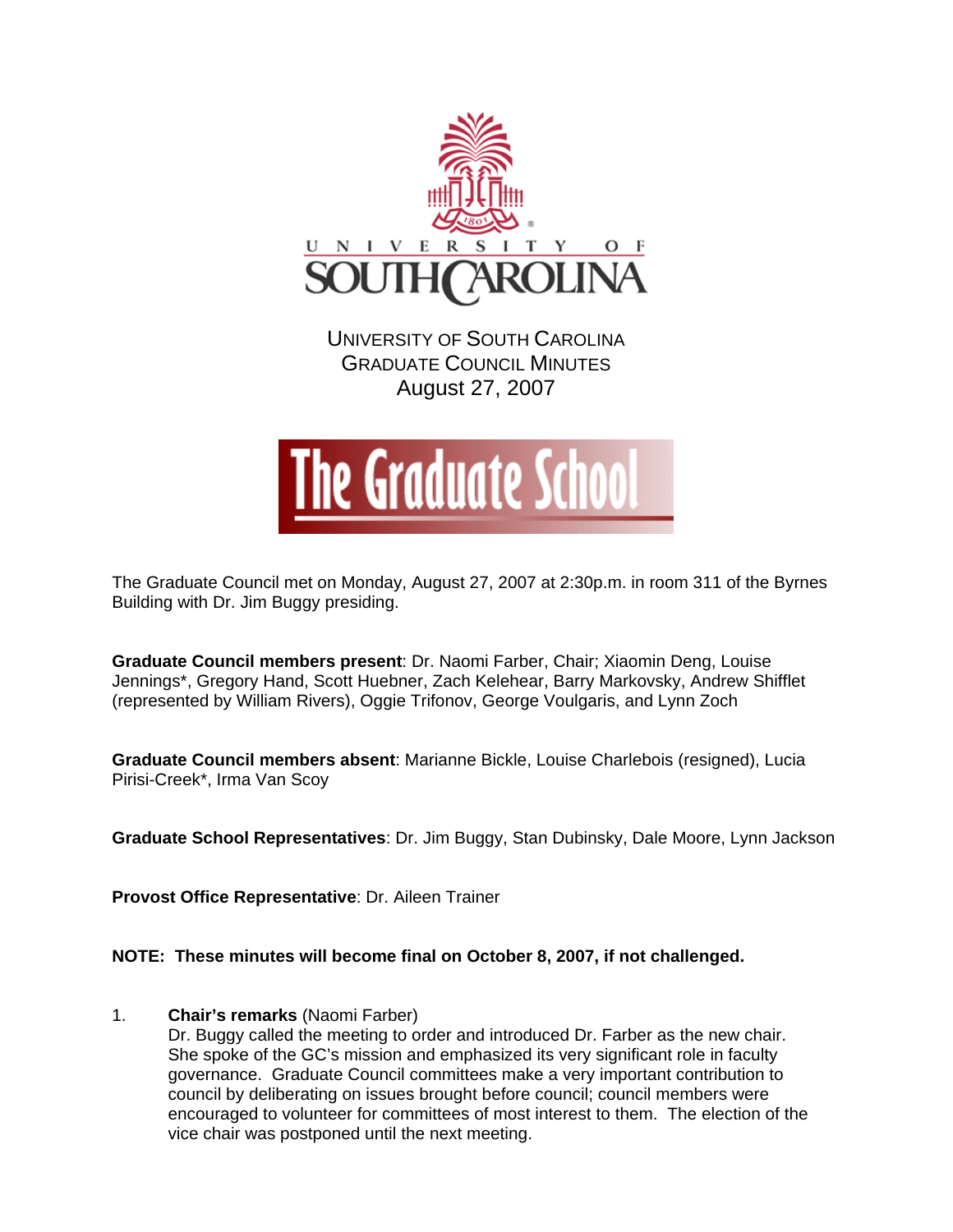2. **Approval of minutes (Minutes of the May 29, 2007 meeting were approved by email)** [Attachments on file in Graduate Council Office]

## 3. **Report of the Graduate Dean** (Jim Buggy)

Informed the council he was named Interim Dean of the Graduate School 7/1/07 with a likely 1-2 year term until appointment of a new Dean.

- Introduction of new Council members: Scott Huebner, Xiaomin Deng, Lynn Zoch, and Andrew Shifflet. Dr. Buggy indicated that graduate faculty from underrepresented units are being sought to fill appointed vacancies on Graduate Council.
- Dr. Buggy stated that Graduate Council meeting room should have a networked computer and projector always available for the meetings. The revised Graduate Council webpage was reviewed to demonstrate features that would better inform council and the wider university community.
	- o Review of Graduate Council Manual
	- $\sim$  2007-2008 meeting dates 2<sup>nd</sup> & 4<sup>th</sup> Monday of each month.
	- o Agendas will be posted on the website prior to each meeting to enable others to know what the council is doing.
	- o The Graduate Curriculum Proposal Tracking Chart with scanned proposals and review status was described. By placing this information on the web rather than as an attachment to mailed agendas, there should be better awareness of curricular matters throughout the university. Also, Council was encouraged to efficiently process Curriculum Committee reports to allow more meeting time for other matters.
- The distinction of 'graduate faculty' was reviewed based on the definition in the Faculty Manual. Each graduate program has established criteria for graduate faculty. The primary responsibility for graduate faculty is to teach graduate classes and supervise graduate students by serving on advisory committees.
- Standing Committees Should be chaired by council members but other membership need not be council members. There are seven committees listed in the Graduate Council manual and Dr. Buggy would like more of these to be active this upcoming year. Charges to standing committees and the organization of council meetings was discussed.
	- o Dr. Dubinsky will organize the Fellowships Committee and demonstrated the newly designed Fellowships and Awards webpage and how this should be more informative.
	- o The Curricular Committees were charged to develop review criteria for their activities, and provide a template for the necessary components of a graduate course syllabus. Dr. Trainer noted the need for step by step procedure. At this time there are no clear academic policies for some of these procedures.
	- o The Petitions and Appeals Committee will be charged with review of probation/suspension practices. Guidelines for appeals in these areas and Academic Forgiveness were developed but not widely known; these have now been added to the graduate school website. Clarification of the timing of probation and suspension is requested for students receiving incomplete "I" grades which then convert to "F" after one year.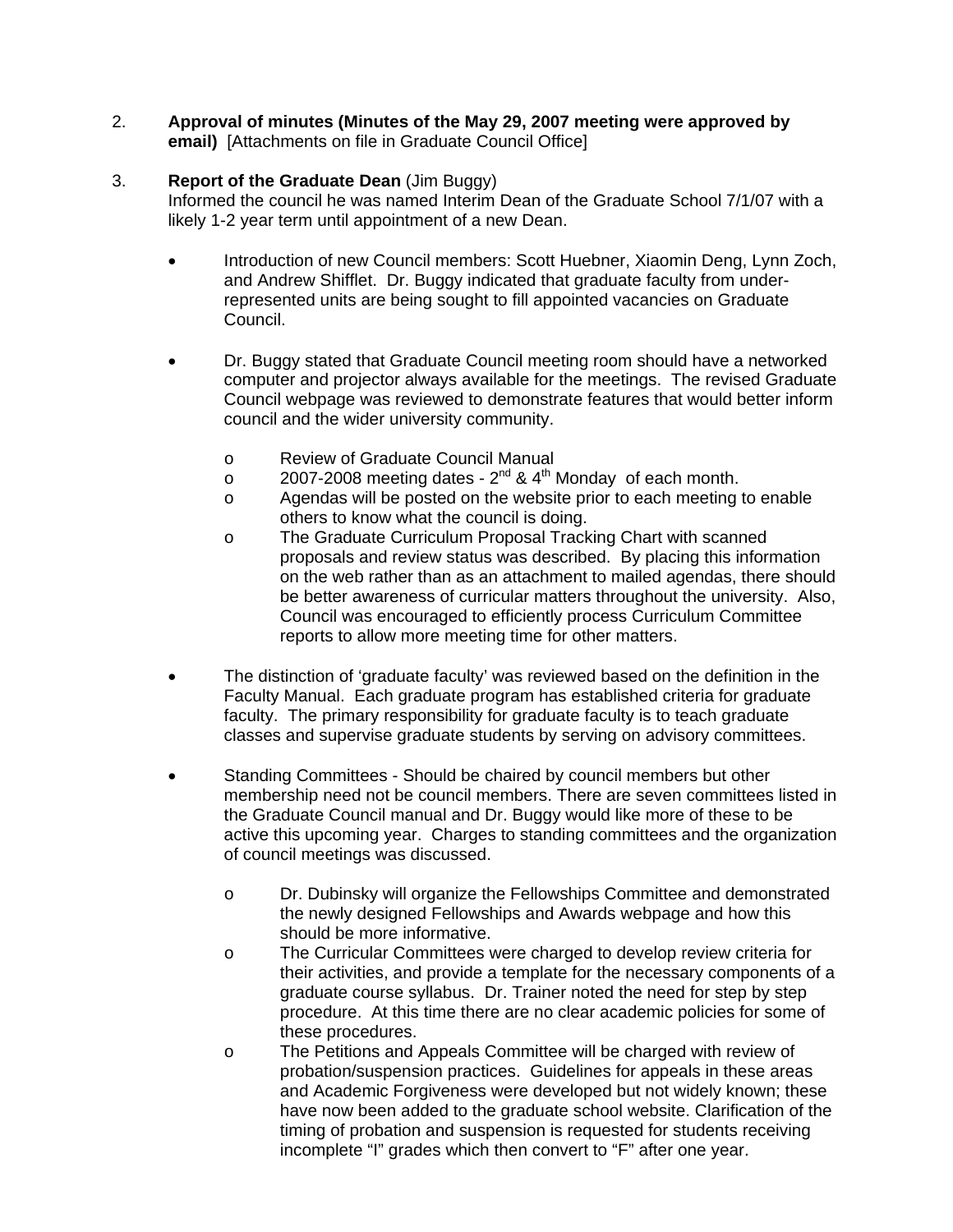- o The Policies and Procedures Committee will be asked to assess dissertation and thesis guidelines. A title page template revised by Dr. Dubinsky was demonstrated from the website. Another charge is to determine if there should be uniform admission standards used by the Graduate School. Dale Moore provided background on this practice and noted that there is a published minimum for the TOEFL but not GPA or standardized test scores such as GRE. A review of Graduate School Admission coordinators revealed a variety of standards applied to different programs regarding when letters of justification are requested to support admission recommendations.
- o The Program Review Committee will be asked to assist degree programs with Graduate Bulletin and website revision in preparation for the 2011 SACS reaccredidation process.
- The search for a new Assistant Dean and an Administrative Coordinator are in progress and these positions will provide support for Graduate Council among other responsibilities.
- 4. **Report of the Humanities, Social Sciences, Education, and Related Professional Programs Committee** (Zach Kelehear)

Submissions tabled pending further review.

5. **Report of Science, Math, and Related Professional Programs Committee** (Oggie Trifonov)

> College of Arts and Sciences Department of Geological Sciences Curriculum and Bulletin Changes: Change in Degree Program Names From: M.S. and Ph.D degrees in geology To: M.S. and Ph.D degrees in geological sciences

## 6. **Report of the Petitions and Appeals Committee** No report

## 7. **Report of the 500/600 Level Courses Committee**

Dr. Buggy represented the Graduate School for the 8/17/2007 meeting of the Curricula and Courses Committee of Graduate Council. RELG 550, RELG 553, RELG 554, NURS 503, and NURS 503A were recommended for deletion. A change in title for EMCH 522 was approved. These changes will be presented at the 9/5/2007 meeting of Faculty Senate.

- 8. **Other Committee Reports** None at this time
- 9. **Old Business** None at this time
- 10. **New Business** None at this time